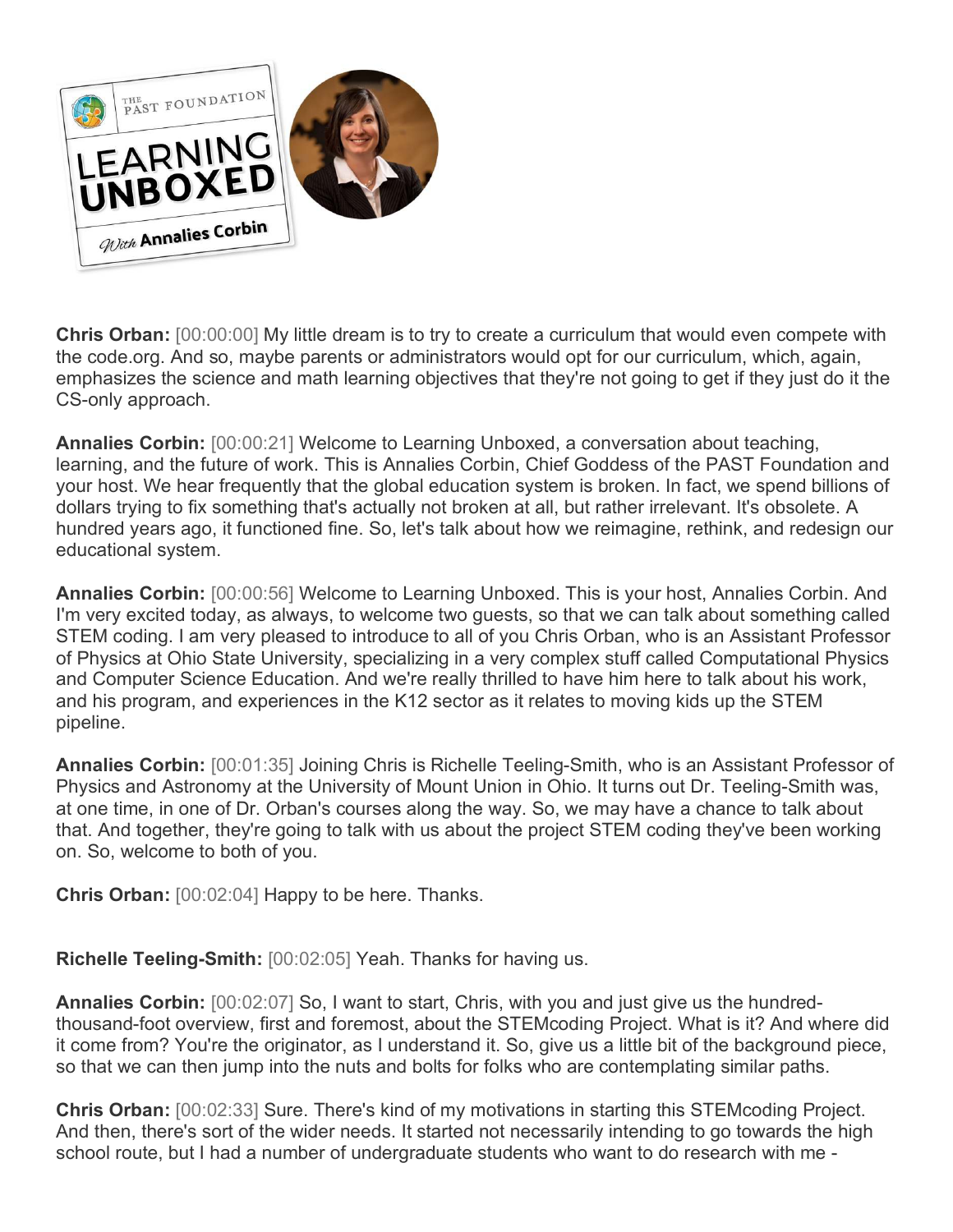computational physics research, laser physics research, computational astrophysics research. And I would say, "Well, great. What's your programming skills?" And I would just meet student after student who got 4.0s from high school, and no one had ever showed them how to use a computer to solve a physics or a math problem before. And finally, I got so fed up with it that. It was like, "Okay, fine. I'm going to create activities that, sort of, gently introduce students on how to use a computer to solve those kinds of problems." And that initial effort kind of snowballed eventually into the STEMcoding Project.

**Annalies Corbin:** [00:03:31] And so, as you step back and think about the disconnect then between a high school, a traditional high school experience, and the lack of skill and knowledge as it relates to applying in a lab setting. And that was definitely my own experience in my field. That was the origin of PAST in many ways is that we saw that same kind of disconnect. Different field, same problem, universal issue that I hear faculty around the globe talking about some of these fundamental disconnects. In this case, in the computer science and basic programming skills. So, Richelle, how do you get involved in all of this? What does that look like for you?

**Richelle Teeling-Smith:** [00:04:18] So, I mean, I can start out by echoing, well, what you were just saying. I think, I was also -- I was that student who made it all the way through. I actually made it to graduate school before somebody asked me to do any sort of a computational project. And I was a little dazed and confused. And so, I was in that same position of not having had this sort of foundational piece of my education, and I

was in -- this is talking about having a Bachelor of Science in Physics, at this point in time. So, it was kind of just missing from the curriculum.

**Richelle Teeling-Smith:** [00:04:49] In 2015, after I graduated, I started teaching at Marian Technical College, which that shares a campus with OSU Marian. And that's where Chris and I, that's where our paths crossed again. And so, I was teaching these introductory physics courses - Physics 101, 102, that type of content. And I had some conversations with Chris. And he was telling me about these modules that he had developed for his own courses. And I knew, like I said, from my own personal experience and also from what I saw in the classroom that that was a big hole that needed to be filled for my students.

**Richelle Teeling-Smith:** [00:05:26] So, I started to just work with Chris at that time to continue to develop the modules and to use them in my courses, also, from the perspective as a researcher, but also from the perspective as a teacher in the classroom. And that's really where we connected and how we started working on this project together.

**Annalies Corbin:** [00:05:45] So, where do -- if you sort of step back from a little bit, and before we get into the nuts and bolts of the STEMcoding Project itself and the program that you're actually running, Chris, I want to talk a little bit, because this comes up over and over again, states are scrambling across the nation to deal with issues tied to very generically label computer science and computer science education trying to get at some of these very things that the two of you were talking about. Why the giant disconnect?

**Annalies Corbin:** [00:06:20] I mean, based on your own work and your experience. And before, again, we get into the nuts and bolts of the program, I really kind of want to dig in a little bit based on your experience and your watching in and around the Ohio State universe, let's put it that way, right. Broadly Ohio as Ohio State, not the Ohio State. We'll be really clear here. So why do we have this giant gap? Why this disconnect fundamentally? What do you think's happening here?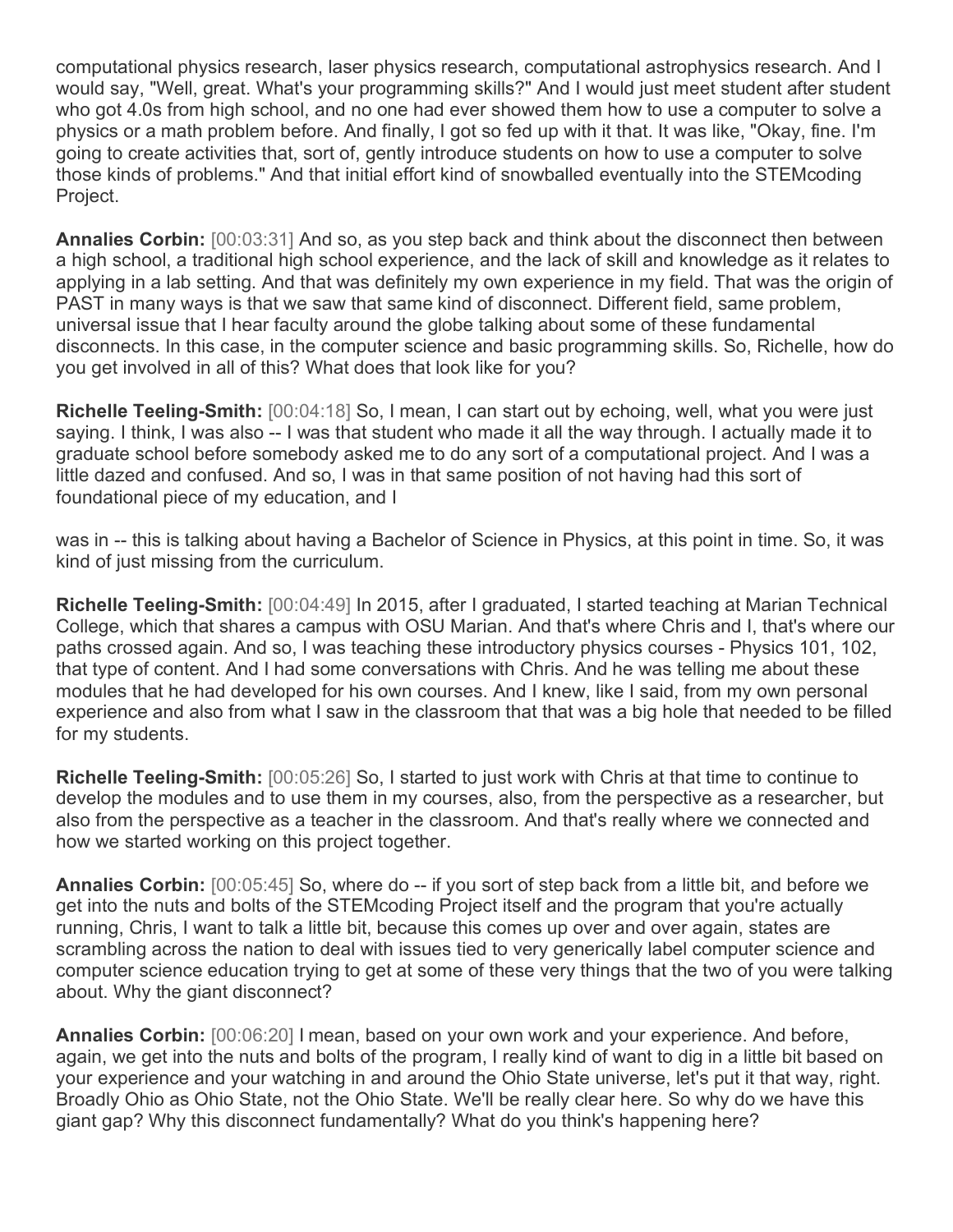**Chris Orban:** [00:06:50] So, Richelle and I were talking about this the other day because it's interesting, the trajectory that computer science education in the United States has had because there was actually some amount of Coding and Computer Science in classes in the '80s and the '90s, the Apple IIs, and things like that. Yeah, I mean, I'm 36 years old. So, I'm part of the generation that kind of had those things. Organ Trail and those sorts of stuff.

**Chris Orban:** [00:07:17] And what happened is that in the mid to late '90s, early 2000s, there was this push towards, "No, no, no, no, no. Let's focus on math and reading because if the kids can't do math, and they can't do reading, that's foundational for everything else." And it was around that time, I don't know the exact date, but it was around that time that Computer Science was the status of a change that was no longer a core subject in K12, in spite of the fact that it had been in core subject in K12 since the Elementary and Secondary Education Act of 1968.

**Chris Orban:** [00:07:55] But us in our infinite wisdom in the 2000s decided to change that. And it wasn't until probably 2014-2015 that code.org, with its advocacies. Code.org, if you don't know about it, is this organization that a lot of the tech billionaire helped to found to do more coding in the schools. And one of their big efforts was lobbying and legislative. And so, they managed to change that. So, we're back on a good trajectory now, but unlike some things with the schools, actually, we're on an okay trajectory before, and it's just trying to get back on track.

**Annalies Corbin:** [00:08:32] And it's perplexing, I'll be honest, and I will fully admit, I'm a bit older than Chris. And so, I was one of those kids in the mid '80s in those first schools where it really became foundational, right. And I vividly, vividly remember, we had the Commodore. That's what we were working on in the very first computer science class that had ever come to my high school, and it was going to be an elective course. I remember that vividly.

**Annalies Corbin:** [00:09:04] And I also remember, we had the we had a lottery in because there was going to be one, maybe two, sections in a pretty big high school. At the time, I was, of all places, in Cheyenne, Wyoming. So, a million miles from where we

are right now. but it was a big deal for it to come. The kids were really, really interested in it. I remember getting into it.

**Annalies Corbin:** [00:09:26] Also, at the time, I remember, I think I might have been one of maybe two or three girls in the whole school that even put their name in the lottery. I have to admit it was almost all boys in the course. And then, over the course of my high school career, I think I took a Computer Programming or Computer Science course, at least -- I think I had one a year for all four years, getting all the way through with the old C language. That's how old I am at this point.

**Chris Orban:** [00:09:54] Cs an okay language.

**Annalies Corbin:** [00:09:54] So, there you go.

**Chris Orban:** [00:09:54] Don't diss C for me.

**Annalies Corbin:** [00:09:54] But it's intriguing to me, right. It's intriguing to me that it disappeared the way it did, and the timing is curious because the other thing that was happening about the time that Computer Science is going away in schools, we also got rid of shop classes, and we got rid of those very applied courses that is, now, very uncool to Call Home Ec. A lot of things like that, those foundational fundamental things went away in exchange for things like CAD labs. And so, there's an irony here in my mind that we took out the foundational piece that allowed you to understand what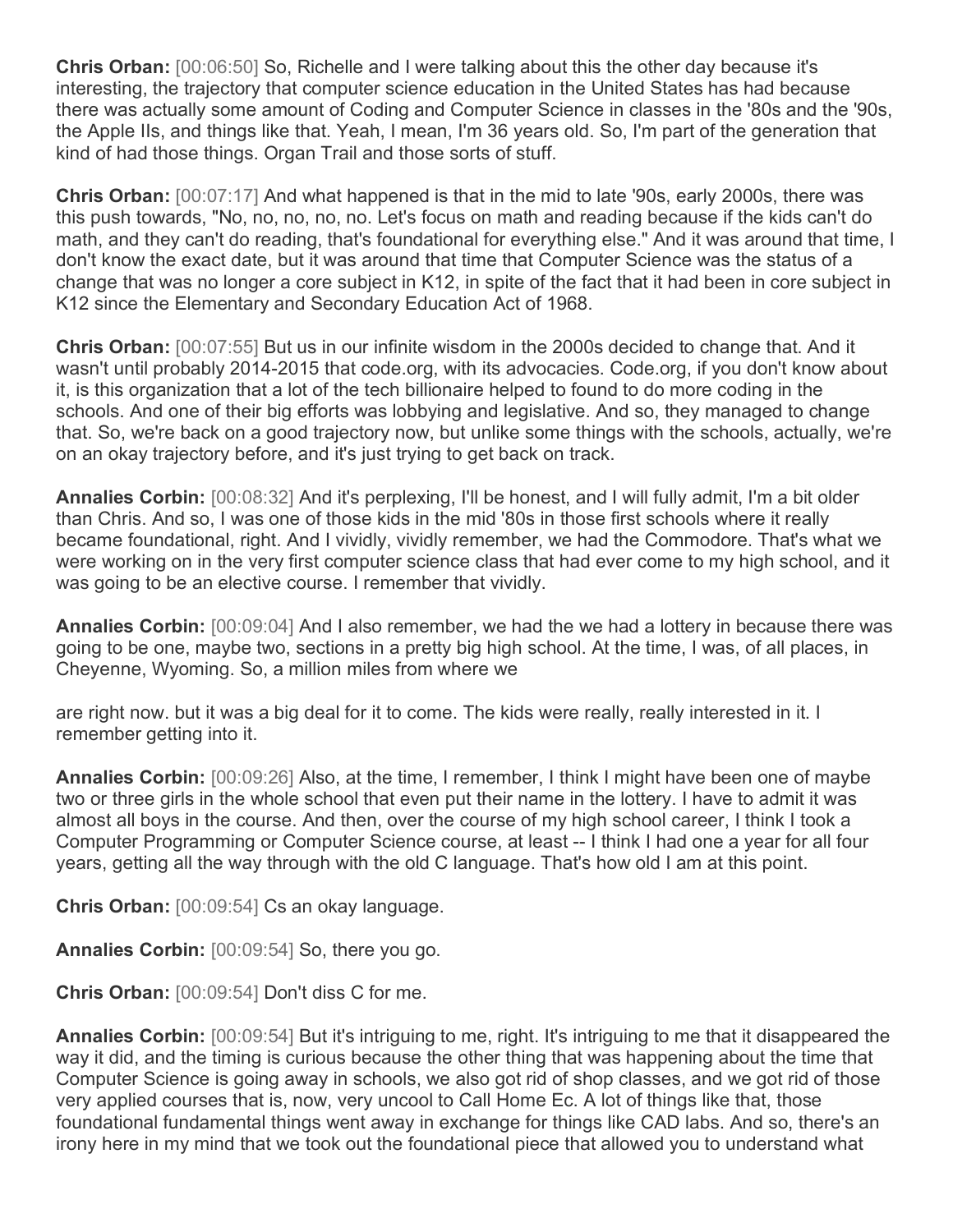was happening inside a CAD lab, right. So, that went away. So, that's a curious thing to me. Do you have any rational understanding, either one of you, of how that dichotomy came to play?

**Chris Orban:** [00:10:52] I don't think either of us are experts on the policy decisions ad how we got -- I mean, I think that it was a matter of people seeing kind of test scores declining. I mean, the '90s was a time of decline in the public schools for a variety of reasons. But neither Richelle and I are experts on. So, I think it was probably seeing that decline and wanting to do something about it was maybe the motives behind it.

**Chris Orban:** [00:11:21] What's interesting to me is that a lot of the movers and shakers now in the Computer Science education world are the kind of folks like you and me that did have some Computer Science when they were in elementary school. And it's a matter of putting that back where it belongs.

**Annalies Corbin:** [00:11:37] And I think it's intriguing, the students love it broadly. We get all kinds of calls at PAST Foundation for a variety of different program opportunities, which is part of why I think that student coding program, in particular -- And just to be clear for our listeners, so you started this as an opportunity to help with your own student, your intercollegiate students, both of you utilizing it in that category. But, now, you're utilizing it in the K12 space. And so, I want to talk a little bit about that.

**Annalies Corbin:** [00:12:13] So, Richelle, you mentioned that you saw students utilizing those first modules that were coming out that they were filling a gap for them. What do you think was the broadest appeal for those modules at the post-secondary? So, for those collegiate students, what was the need that it was filling?

**Richelle Teeling-Smith:** [00:12:34] With the students -- I'll use my courses just kind of as a case study here to talk about, but the students that I'm seeing in my courses, at this point, they're usually very late teens and early 20s, and they're preparing to go out. They're very career-focused. I see a lot of students who are majoring in the field of Engineering or majoring in another STEM field. And so, a lot of them are very much interested in kind of that. They do see it as a skill set that they haven't had that they think they will need in their career or that the people who will hire them one day very soon would be very interested in them having some experience and knowing just how to get around, how to do some basic programming, and having an understanding of what's going on behind the scenes.

**Richelle Teeling-Smith:** [00:13:29] And I can think of examples with engineering students just because they they use so many different pieces of software to do different types of analysis - stress analysis, et cetera - and to have an understanding of what is going on to know that they can validate the results that they get out of the piece of software, to trust the results, et cetera. And so, those students, it's nice because they do

have that. They are sort of self-motivated in that sense because they really can see that it's valuable, and they think of it as something valuable for the future that they've chosen for themselves.

**Richelle Teeling-Smith:** [00:14:06] Other students who don't have that same motivation. So, there are other students, of course, they say, "I don't see myself using this in my career," they happen to be much less excited about participating in that aspect of the course because they don't see it the way I see it, which is very much about almost having a different type of fluency, and an understanding of how things just work in our technological society, and that everybody should be equipped with some basic understanding or that fluency in this algorithmic or computational way of thinking. And they're not as they're not as sold on that concept because that's not built into the way that they have been taught for their entire lives. It's not inside the box. It's not what they're used to. And so, some of them do struggle with that.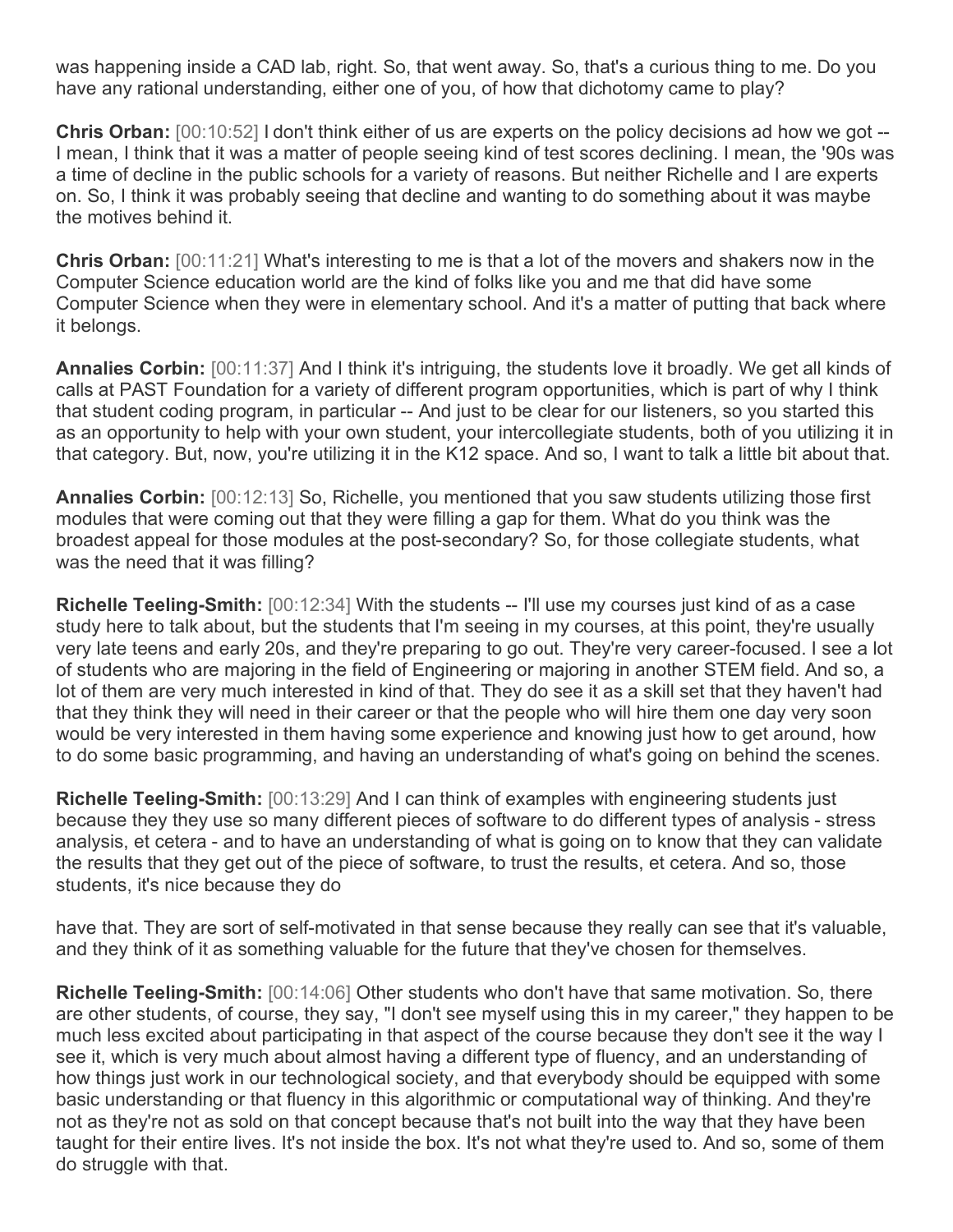**Annalies Corbin:** [00:15:03] And we see that in students across a number of different opportunities when you think about shifting the way that they get access to applied opportunity or the applied component of what they're learning. Maybe that's a better way to think about it. So, Chris, how does that need at the undergraduate level and the experience of both you and Richelle were having in your classes, and then the success that you were having with these modules you started to create, how does that then translate and become what is, at this moment, the STEMcoding Project, and the way you're applying it into the K12 space?

**Chris Orban:** [00:15:38] Sure. So, I should say before we get too much further that Richelle was really key to working with more teachers, particularly the Physics teachers because, at the time that we started collaborating, she was running a college graduate plus courses through Marian Technical College. And so, she knew a heck of a lot more Physics teachers than I did at that point. And so, she really helped us to find kind of some of the early adopters to try some of this out in our classrooms and things like that.

**Chris Orban:** [00:16:07] And those were the stepping stones for us to put one foot in front the other as the project grew. But around 2016, I started sharing some of the

coding activities we had with the Physics teachers that we knew and that Richelle knew. And so, for example, we had this Astros game. So, if you're an '80s kid, I know you appreciated the Astros game. And the Astros has a bunch of great physics on it. In fact, the laws of physics are simplest for a rocket moving in free space, thrusting and accelerating around. And so, it's a great opportunity to illustrate how physics and coding can go together.

**Chris Orban:** [00:16:51] And so, we started sharing that with Physics teachers. We started getting feedback from Physics teachers on, "Oh, that's great, but could you do this? Could you do that?" And so, we built more and more activities. And then, we won some nice grants in 2017. And that was really the launch of the STEMcoding Project was grants we won from Ohio State and from the American Institute of Physics.

**Annalies Corbin:** [00:17:11] And so, as you took and translate this need back into these original courses with high school Physics teachers -- and just for our listeners, in addition to the resources that are available at the website, we've talked a little bit in previous episodes about the college credit plus and the way that that works. It's an Ohio opportunity for early collegiate credit into the high school arena that, quite frankly, many states from around the country are looking to replicate. So, we'll make sure we have links for that as well. So, for anybody who has questions or doesn't understand exactly what Richelle is referring to.

**Annalies Corbin:** [00:17:48] The work specifically with teachers, Richelle, I want to touch on that just a little bit because one of the questions that I get frequently, especially as it relates to innovative programs like this, is teachers can often love them on first experience, but getting them to sustain use of that is always another conversation and piece of the journey. So, are teachers actively engaged in helping you create the activities, or is it the ask around a particular module or set of standards that's driving it, and then you're doing it internally? Can one of you talk a little bit about how the actual modules currently in this iteration are now being created?

**Chris Orban:** [00:18:37] Richelle, maybe you can talk about the feedback we got last summer and things like that.

**Richelle Teeling-Smith:** [00:18:43] Yeah. So, I mean, Chris is the one who is creating the modules. The modules are his babies. But what we're doing is we're utilizing. So, last summer or, actually, the last couple of summers, we've done a lot of online professional development for teachers, and we've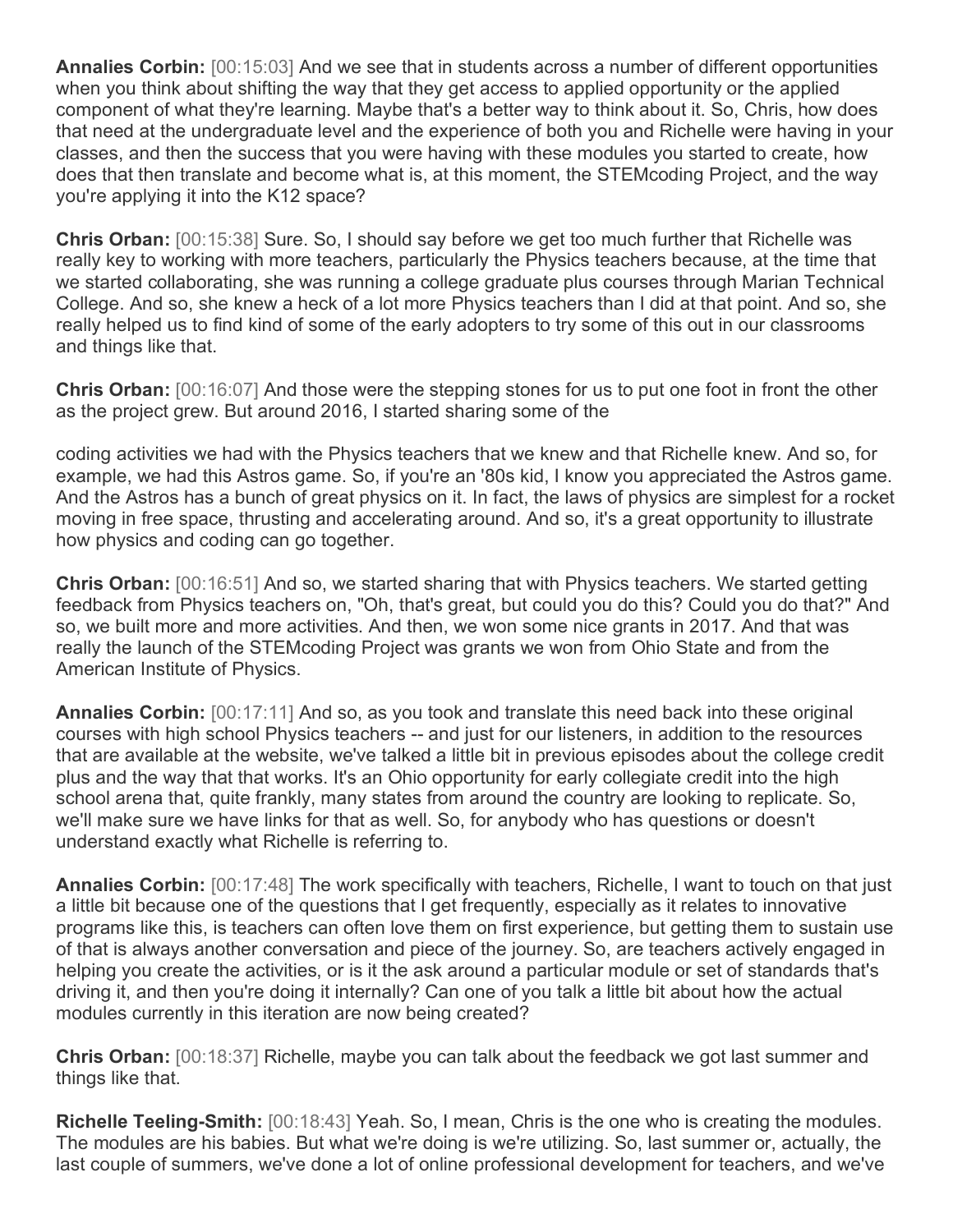been doing this both for graduate credit and for continuing education units. But the teachers -- So, we kind of have them go through the entire set of activities. And then, we collect a lot of feedback from them at the end.

**Richelle Teeling-Smith:** [00:19:18] And their commentary and their thoughts about just everything from small details to, "Why as the vector for force is this color, and why is the vector acceleration this color? Does that match my textbook? Does that make sense to my students?" or to much larger, much more, I guess, broader conversations about, "Well, should we be introducing the topic A before topic B?" or about the order in which students should be doing the modules. And so, we take all that feedback from the teachers. And Chris is the one who kind of gets in there, and turns the keys, and makes those changes based on what the teachers want to see in the classroom.

**Richelle Teeling-Smith:** [00:20:02] And, also, that's also led to a lot of different variations and versions of the same activities. So, we've now developed where we do an online training course that's really focused more for Physical Science teachers. So, usually, we're at the middle school level or early high school level. And then, we have a course that is focused on Physics teachers. And we've actually separated those out and developed different activities for them based on the feedback that they've given us in previous online training experiences.

**Annalies Corbin:** [00:20:34] Perfect. And so, teachers broadly have the ability to get access to this program and the professional development. Talk a little bit, Chris, about that because you're working right now through the grants that you're applying for, and the various pieces. You're really, at this point, talking about some scale, right? So, what does that look like for you?

**ChrisOrban:**[00:20:55]Idon'thavetotellyouthatTeacherTwitterisamazing,right. So, gosh, Richelle, do you remember when we started Twitter? It was maybe a year and a half ago or something like that. We should have done that at the very beginning because there's over a thousand Physics teachers on Twitter, there's thousands of other kinds of teachers on Twitter, and that's been a great way to get in touch with people, to advertise these online, the professional development opportunities that we're offering.

**Annalies Corbin:** [00:21:23] And you are very active on the Teacher Twitter and social media. I mean, I see your postings multiple times a day. Yeah. So, it's working.

**Chris Orban:** [00:21:33] Good. I have a silly story about my daughter asking me if I knew everything about science yesterday. The answer is no. So, that's definitely been one of the tools. So, Richelle and I, we regularly present at the SECO meetings, the Science Education Council of Ohio. That's another place for you, folks. And yeah, it's just kind of been a slow kind of effort where more and more people find the resources. So, our YouTube channel has 4000 subscribers. So, some people find us on YouTube. Some people find us on Twitter. Other people find us through the American Association of Physics Teachers and things like that.

**Chris Orban:** [00:22:12] I'm hoping that in the future that more people would be able to find us through, say, the Ohio K12 Computer Science standards. So, I was on the advisory board for that. I didn't play a huge role. I don't want to overstate my role in that, but it is something I'm very excited about for the state because this fall is going to be the first term that it's actually supposed to be implemented.

**Annalies Corbin:** [00:22:34] Yeah. And like many other states, our Computer Science standards within the state structure has been a point of great debate and, to some extent, contention. But at the end of the day, PAST, we're moving forward with it. And there are a variety of different resources and groups that are bringing resources available for teachers to get confidence and access to that.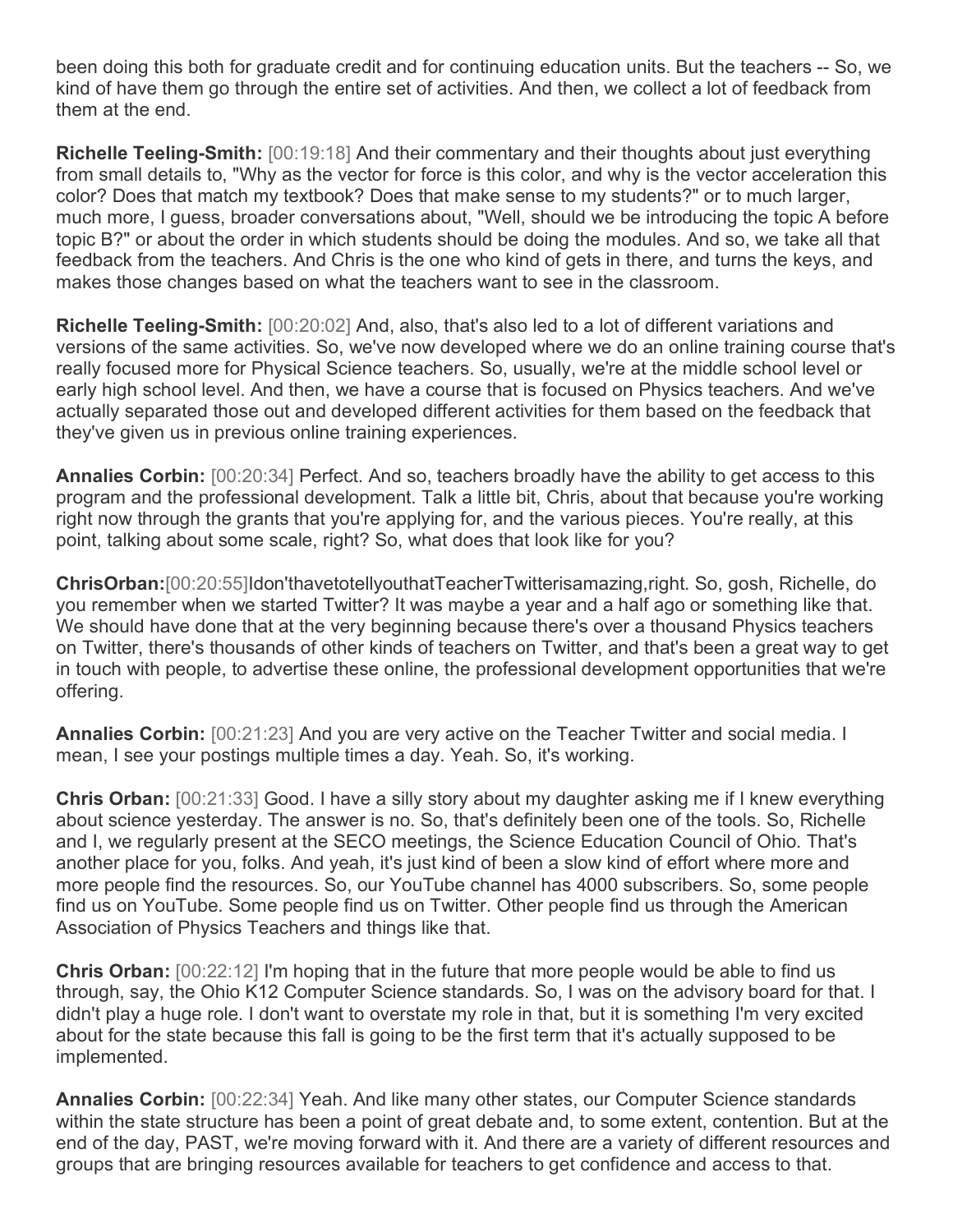**Annalies Corbin:** [00:23:01] So, I want to talk a little bit about the pilot program, I guess, if you will, as you moved this into an after-school setting, utilizing the students. They're an active part of your feedback loop. I hear the kids as they move from Metro school where after-school program and club that you've been utilizing some coding in. And then, those kids turn out for other things across the street at the Innovation Lab. So, I hear the kids chatter about the experience. So, tell me a little bit about sort of utilizing and working in that space with that program.

**Annalies Corbin:** [00:23:42] One of the things that lots of our listeners for this program do, we're trying to figure out, how do we do either something similar, or how do get access to programming that already exists and incorporate into what I'm doing? And these are folks from around the world and, certainly, outside of Ohio. So, let's talk a little bit about that experience because you're utilizing the program now even in middle school, correct?

**Chris Orban:** [00:24:05] Yes. So, I'm the faculty advisor for the Coding Club at Metro High School. And Richelle's has been talking to more schools in her area about starting coding clubs, and library workshop, and things like them. And the YouTube channel is a really great resource for that because you, yourself, don't have to be the world's expert on coding to sort of sit them in front of the YouTube channel.

**Chris Orban:** [00:24:24] I mean, I have a 12-year-old daughter, and she's not hugely invested in coding, but she knows enough that she can skip towards the end of the video. She can skip towards the end of the video, and kind of see what the code that's on the screen, and get her code working. And many, if not most, of the videos on the YouTube channel are these physics video games activities. So, we have the pong game, which I'm sure you'll appreciate. Asteroids game. Do you remember the Lunar Lander?

**Annalies Corbin:** [00:24:54] I do, yes, yes.

**Chris Orban:** [00:24:55] Lunar Lander, rocket on the moon without crashing, things like that. We have an Angry Birds clone. And the unique thing about it is that if a Computer

Science person - God love them - if they were going to make that activity like that, they would not emphasize the physics and the science behind it in the way that we do. They probably wouldn't show the velocity, and the acceleration, and the force vectors.

**Chris Orban:** [00:25:17] And so, what we're doing is we're using coding as a venue to reinforce those learning objectives, the science learning objectives, and math learning objectives that we're already kind of supposed to be reinforcing in the schools. And that's kind of what we don't see when we get - so, for example, when we go to ourcode.com, so the world's most popular Computer Science education site, we have four activities now in ourcode.com, and we're very proud of that because they are designed to reinforce science and math learning objectives. And a lot of the stuff we see there is fun and interesting. And Katy Perry's on it. But it's not necessarily a good fit for putting this in a science or math class.

**Annalies Corbin:** [00:25:58] So, Richelle, when you work with teachers that are utilizing the modules in a variety of different ways, do you find that they are successfully utilizing the STEMcoding Project modules and to replace what they were doing before? Are they still kind of doing what they always did and using this as an added component? This is a big huge debate in the problem and project-based instruction world. So, what's been your experience as you help teachers figure out how to utilize this day to day?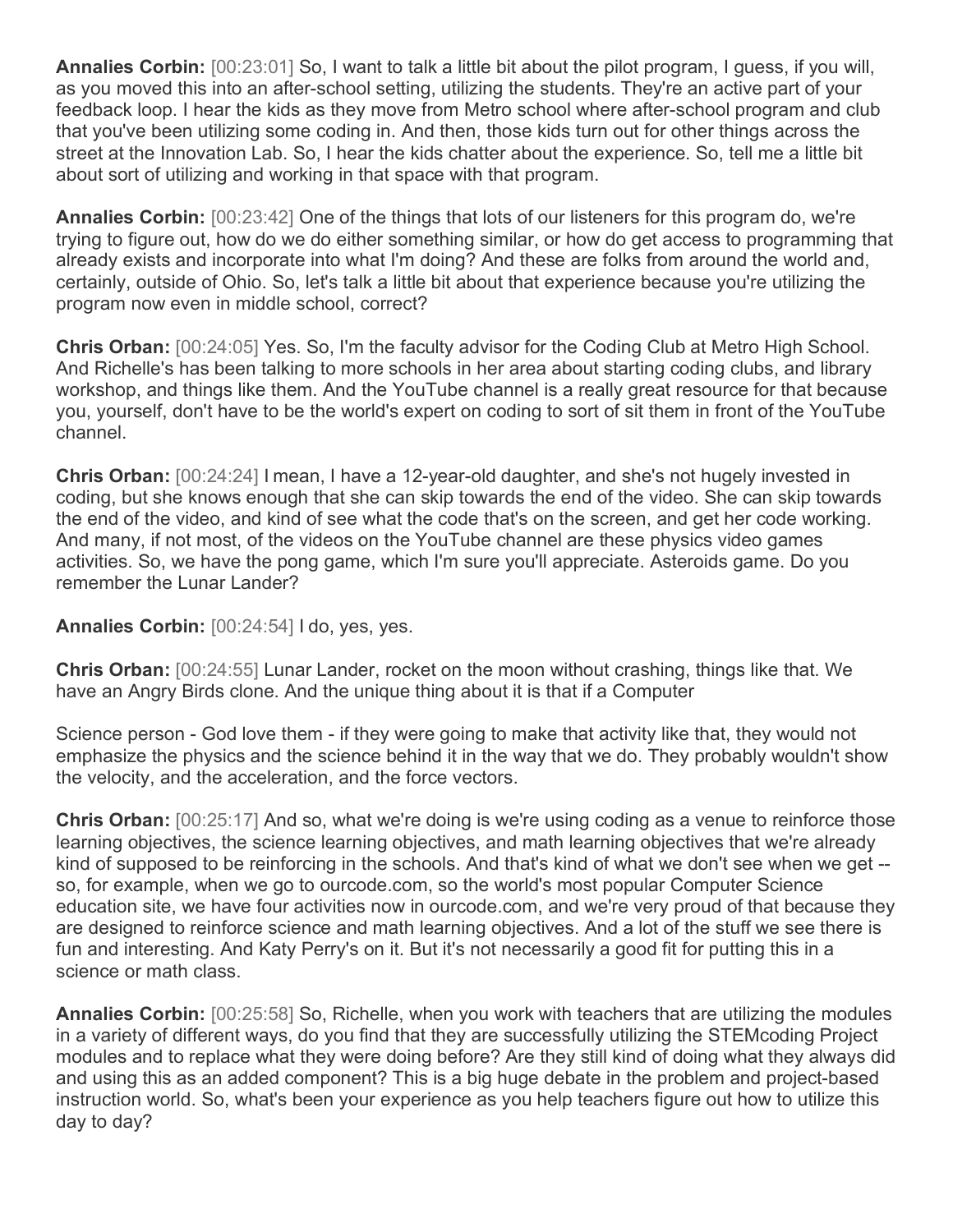**Richelle Teeling-Smith:** [00:26:38] Well, I feel like the answer to that is yes and yes. I mean, because it's always kind of mixed, but I think it depends on how the individual classroom happens to be structured. And in my classroom at the collegiate level, what we have done since these are all -- Chris has designed all of these to be -- they're very modular, which is wonderful. They're 45 minutes to maybe an hour to complete the whole activity. And that means that they fit really well into one class period like in a high school or middle school.

**Richelle Teeling-Smith:** [00:27:11] At the collegiate level, we have a different structure, but I use them for lab activities. So, what I had done is taken out some hands-on activities and just slotted these programming modules directly into those spots. And I

think it's really just a mixed bag. And teachers reported back that they use them in different ways.

**Richelle Teeling-Smith:** [00:27:33] We try not to think about it as like taking out or replacing existing content because that's a big problem for teachers because they have so many benchmarks that they have to be meeting. There's so much to do, and there's so much to teach, and they have so little time to cram it in. So, when it's viewed through that lens of like, "Oh, I have to cut something out to put this in there," it's not going to work, and teachers have the tendency to be really kind of turned off by that because they already have so many things on their plate that they need to accomplish with their students.

**Richelle Teeling-Smith:** [00:28:07] But what Chris was saying about the programming activities, like really just using the coding to reinforce the concepts that you're already trying to teach the classroom, that's really the approach that we're taking here because we're really trying -- it's not replacing or cutting anything out.

**Richelle Teeling-Smith:** [00:28:27] So, the idea is if you, "Hey, this week we're going to be talking about position, and acceleration, and velocity, and all those concepts," we're really trying to build those coding activities in a way that they are constantly reinforcing those basic concepts and kind of assessing them or introducing them to students in the same way that you would do in the classroom, but you're just using a different -- through a different avenue, right. So, using the code as or using the programming as a different language to teach the same concepts.

**Annalies Corbin:** [00:28:59] Is it enough content to fill a Physics course? Because I'll be honest with you, Richelle, in our work, we truly advocate to replace, right. That we're out there looking for the best stuff that's available to really help classes, schools transition from very traditional instruction to this very inquiry applied opportunity. And Physics, by nature, is applied, right? Great physics teachers are really, really good at that component of it, right? And so, to be able to supplement and add.

**Annalies Corbin:** [00:29:37] But the reality of it is there's an awful lot of just ho-hum physics, if it's even being taught. And there's still a lot of places where it's not really fully -- to your point earlier, the reason you had all these students showing up to some extent without some of these skills is because they didn't necessarily get the access that they needed. So, is there enough content yet to be the curriculum or the course?

**Chris Orban:** [00:30:05] Yeah. Well, it's something I've thought about, and something that there's actually a teacher in Los Angeles who found our stuff and just fell in love with it, he's actually submitting our whole curriculum to his district in Los Angeles to see if it fulfills the requirements for Computer Science from the State of California.

**Annalies Corbin:** [00:30:26] Wow.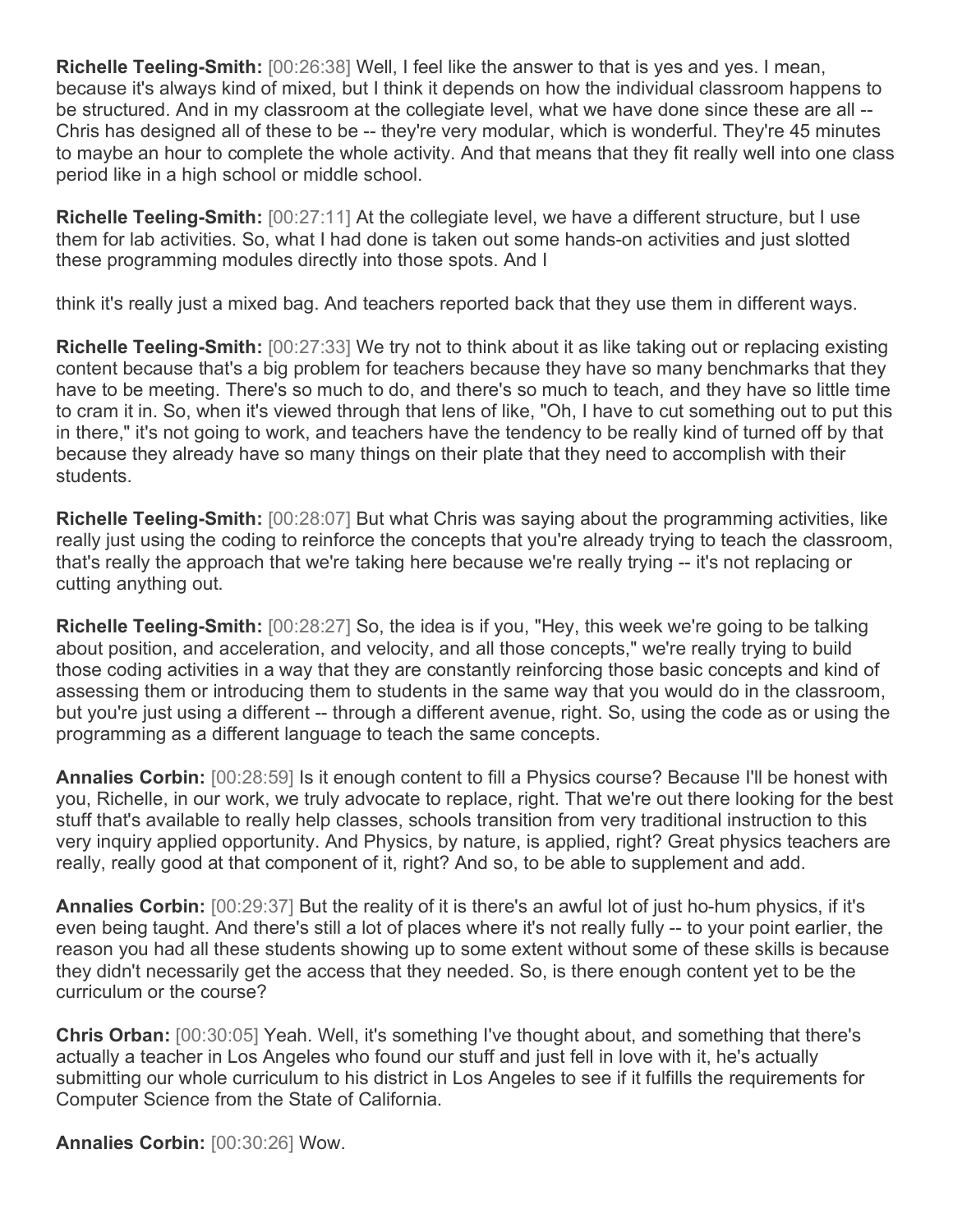**Chris Orban:** [00:30:26] I mean, we have enough activities now that you really could do an entire course based on our stuff. And the interesting reason to do that is because if you look at - and this is true of Ohio - Computer Science now counts as Algebra 2 in Ohio.

**Annalies Corbin:** [00:30:42] Right, correct.

**Chris Orban:** [00:30:43] There's kind of a grumpy letter that gets sent home to the parents saying, "Just so you know, your kids haven't taken Algebra 2. We're going to graduate them anyway, but they might not be prepared for college." Well, our attitude is to say, "Well, if Computer Science is counting his Algebra 2, you better put math on that class."

**Annalies Corbin:** [00:31:02] Absolutely, right, yeah.

**Chris Orban:** [00:31:03] And not to throw snowballs, but if you look at the code at our curriculum, it's not necessarily what it emphasizes. And in some states, I've heard -- I think this is true of Texas. I'm not totally sure. Some states, Computer Science classes can count forwards Physical Science and things like that.

**Annalies Corbin:** [00:31:19] Yeah. The different states have taken a wide array of approaches of bringing Computer Science back again. It's a fascinating quandary, yeah.

**Chris Orban:** [00:31:29] Yeah. So, my little dream is to try to create a curriculum that would even compete with the code.org. And so, maybe parents or administrators would opt for our curriculum, which, again, emphasizes the science and math learning objectives that they're not going to get if they just do it a CS-only approach.

**Annalies Corbin:** [00:31:49] And within the State of Ohio, the modules have all been crosswalks to the state standard application. Yes or no?

**Chris Orban:** [00:31:58] Some of the -- this is just news last week. So, the model curriculum in Ohio was just recently revised and improved just a few weeks ago. A handful of the STEM coding activities are included in that model revision explicitly. Not all. Anyway, not all the -- we have too many activities, and I made too many activities after we did these committee meetings to include in there. But, certainly, it'll be in alignment with -- it was already in alignment with the State Science Standards. And, now, it's going to be explicitly mentioned in the model curriculum.

**Annalies Corbin:** [00:32:35] Yes, but cross walking it broadly across a variety of different content areas would be sort of an added bonus. We can certainly have that conversation. It's not a hard thing to do. So, as you then think about it, so you've got this teacher who's going to the State of California and saying, "Hey, can we use this?" that'll be an intriguing thing to see as it structures out. Are you seeing the same types of requests or wants? Either one of you, from your teachers in Ohio? And how many teachers, Richelle, would you say are currently actively engaged in using the programming? And there'll be more, obviously, because this is being explicitly mentioned but just anecdotally, how many do you think in the state?

**Richelle Teeling-Smith:** [00:33:27] Well, let's see. So, Chris might actually have a better grasp on the numbers of people who are actively using it. In terms of like the teachers that we have attending the training, a good -- so, we have probably close to -- what's the number for this number, Chris?

**Chris Orban:** [00:33:44] We had, I think-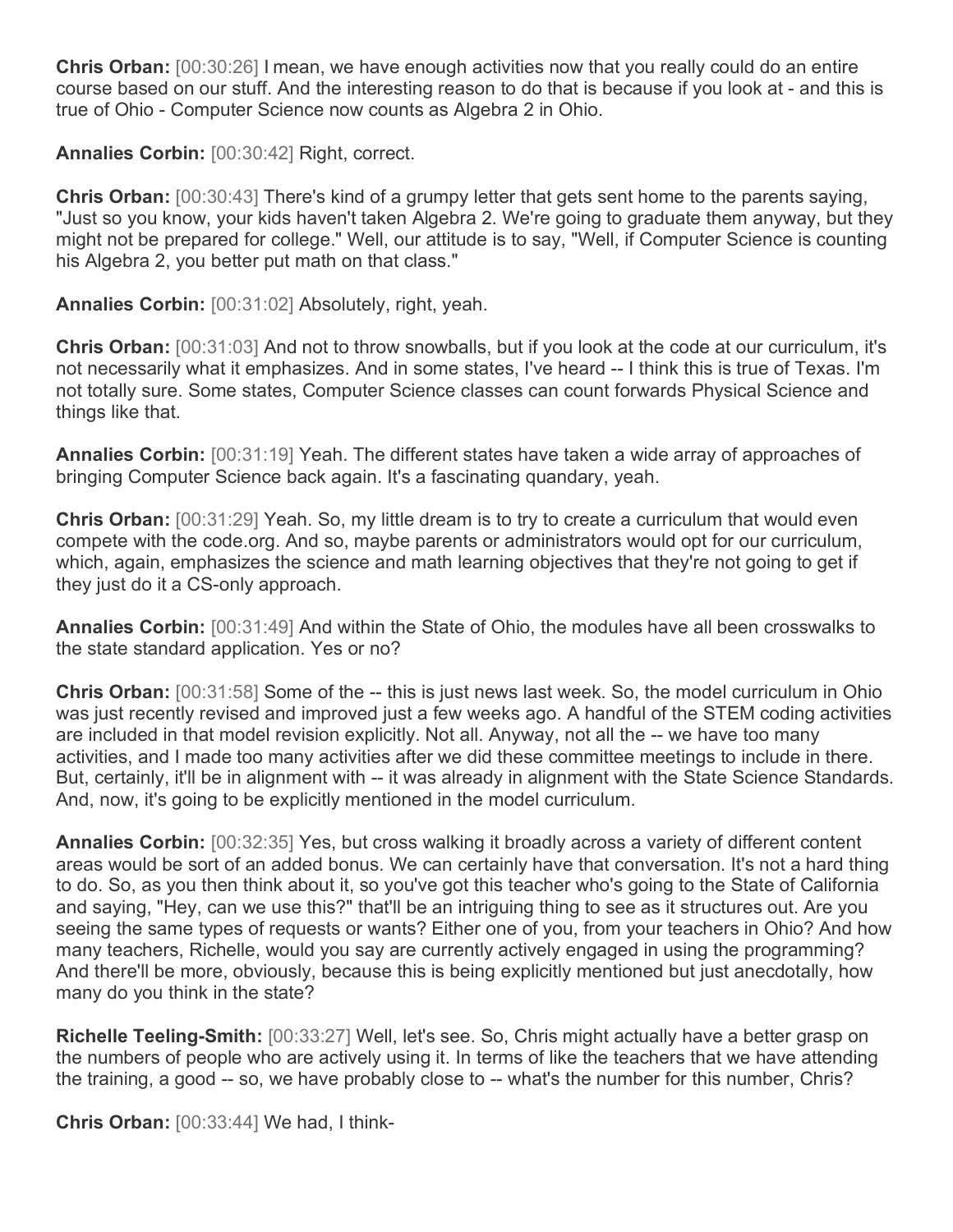**Richelle Teeling-Smith:** [00:33:47] 25?

**Chris Orban:** [00:33:47] ... 25 last summer.

**Richelle Teeling-Smith:** [00:33:48] Yeah.

**Chris Orban:** [00:33:49] And we had -- we'll probably have another 25, or so, or maybe-

**Richelle Teeling-Smith:** [00:33:53] Another 25 this summer.

**Chris Orban:** [00:33:56] Yeah.

**Richelle Teeling-Smith:** [00:33:56] And then, we also have -- we do these workshops at American Association of Physics Teachers. Now, at different conferences and stuff like that. We'll usually get a 24 or 25 in each of those as well. And not everybody goes on to use the [inaudible]. So, it's kind of hard to estimate. Chris might have a better idea on the number than I do, but it's kind of hard to estimate exactly how many people continue to use the activities. But we're working with those kinds of numbers at this time.

**Annalies Corbin:** [00:34:31] Yeah. And so, as folks, as more people want to use the programming, what are your thoughts on how and if - which is fair, how and if - it's able to be used across other disciplines? So, let's say, I'm the Social Studies teacher, are there components of this that I could pull out and utilize in other places, right? That's always the mark of a really amazing program is because it has so many different applications. And that's something that happens to programs as they evolve. So, the folks that are coming right now, are they all Physics and Math teachers? Are you starting to see folks in other disciplines kind of creep in around the edges?

**Chris Orban:** [00:35:24] So, we had a few folks at the SECO convention that came to our session. I think, Richelle, I can't remember. Did we specifically advertise it for the Biology and Math folks?

**Richelle Teeling-Smith:** [00:35:38] Yeah. So, yeah, we had a Biology session.

**Chris Orban:** [00:35:42] Yeah. And so, our strategy as we expand is that -- so, for one, Math is very much on my mind because there's so much opportunities there. And, again, there's this issue with Computer Science taking the place of Algebra 2. And so, as I try to decide what's worth spending our time on for Math, a lot of the times, I'm trying to find activities for Math that have sort of a Biology and Environmental Science component to it.

**Chris Orban:** [00:36:11] So, one of my favorite activities is our Earth Day Coding activity, where we take the cosine function to model the average temperature through the course of the year. And then, we sort of shift that function by a small amount to approximate climate change. So, in Columbus, apparently, the climate is warmed by about 2.5 degrees Fahrenheit, which if you set your home air conditioning unit 2.5 degrees Fahrenheit higher, maybe you'd notice, maybe my wife noticed and I won't, but you might not notice that subtle a change. And so, the question my mind was, what effect does that have on the number of sub-32 Fahrenheit days, the number of days you're going to have frost? And it turns out to be something like two weeks.

**Annalies Corbin:** [00:36:56] Wow.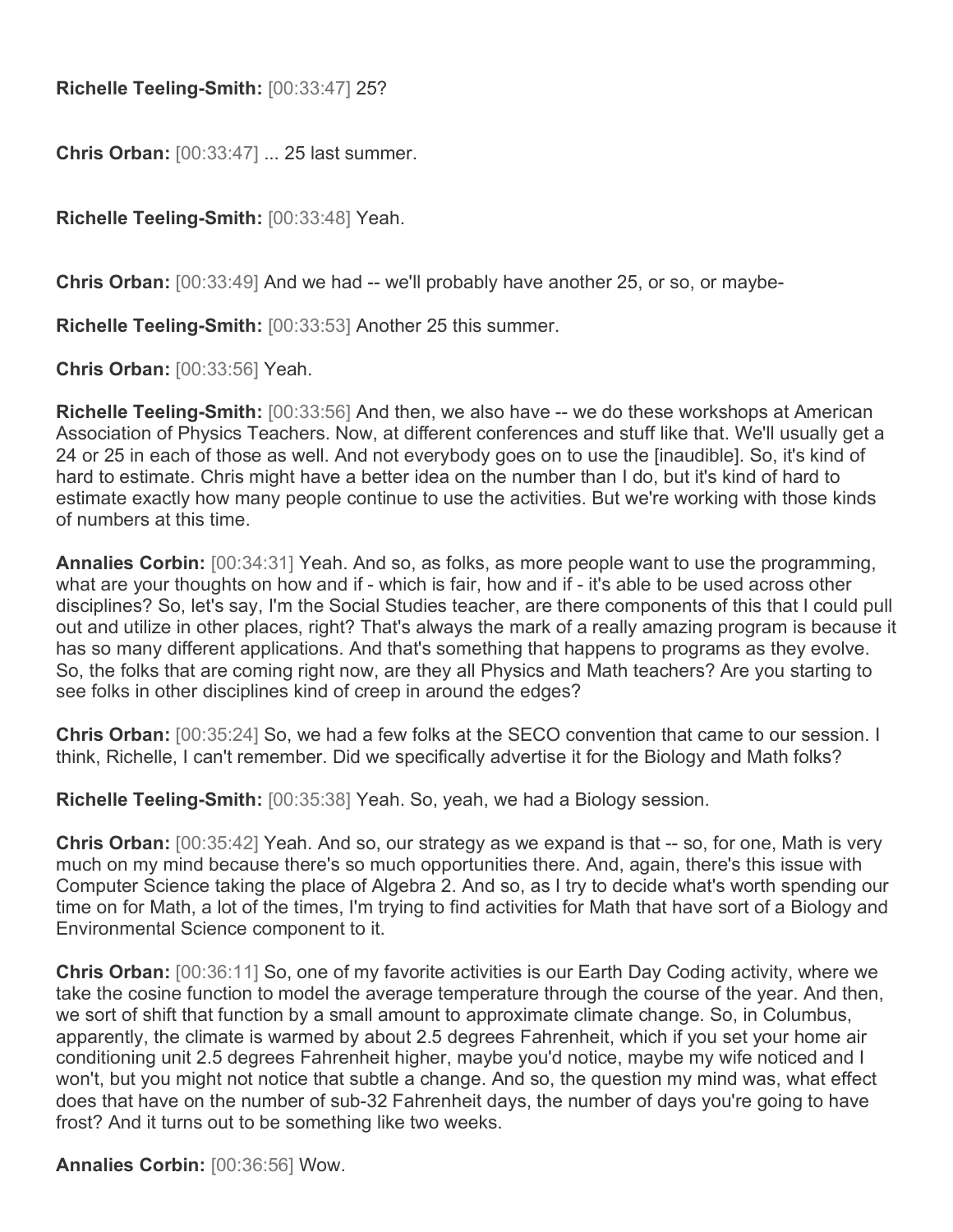**Chris Orban:** [00:36:57] Yeah.

**Annalies Corbin:** [00:36:58] That's substantial.

**Chris Orban:** [00:36:58] Yeah, 26 days is actually what we-

**Annalies Corbin:** [00:37:00] Wow.

**Chris Orban:** [00:37:01] ... we came up. That's not two days. It's four weeks. And so, you can do that calculation with a code. And so, it's sort of a Math, but it's also kind of Environmental Science. And I can rattle off three or four other ideas that are kind of in that same spirit.

**Annalies Corbin:** [00:37:17] Well, so, here's my prediction for you guys because the reality is -- and for folks listening, please take a few minutes, even if you're not interested specifically in Math and Science, or even if you're an elementary teacher, I really, really do encourage you to go and take a look at the program. The YouTube stuff, quite frankly, is awesome. It's fun to watch. You get a little bit absorbed in it. Whether you're really truly at the push of the play button, you wanted to go there or not, it does actually suck you in.

**Annalies Corbin:** [00:37:52] And so, I'll give you guys kudos for that because that's kind of an awesome thing. And my prediction is that as you build more, and people get more comfortable, that you will find other content folks looking to find very meaningful, tangible ways to incorporate not just the lessons but the way of thinking that is instilled.

**Annalies Corbin:** [00:38:15] Because that's the other thing that happens is we didn't spend any time really today talking about it, but going through the modules really does help foster that very high-level computational, cognitive thinking and problem solving skills that we collectively are trying to have more and more students exposed to and certainly earlier on.

**Annalies Corbin:** [00:38:34] And so, I suspect that as you have more folks exposed to the program, you were going to have more requests for folks coming outside of what you originally thought you would see. But that's just my prediction on what's going to happen with it because you guys have done a really wonderful job with that.

**Annalies Corbin:** [00:38:55] One of the questions that we get, or we want to talk about all the time through this programming is, what is your high lob, right? As we sort of wrap here in our conversation today, folks are sitting there thinking about what they've heard. I'm in a community in the middle of Utah. I'm in a community in Maine. I really, really love what I'm hearing, and I want to either try this for myself or get access to it. What do I need to know before I start down this journey with you or with other organizations that are doing similar types of things? So, Richelle, I want to start with you. What's your big lob to teachers sitting back, listening to this, saying, "Hey, I think I want to go on this journey"?

**Richelle Teeling-Smith:** [00:39:35] Well, I would tell them to do it. So, I think a lot of the conversations that I've had with teachers, both with those who are specifically trained to try to use this in their classroom, also with teachers that I've had conversations with in other settings of a different context -- so, Chris and I attended this computational thinking workshop in DC that was kind of bringing people together to really talk about how that's evolving in education across the country.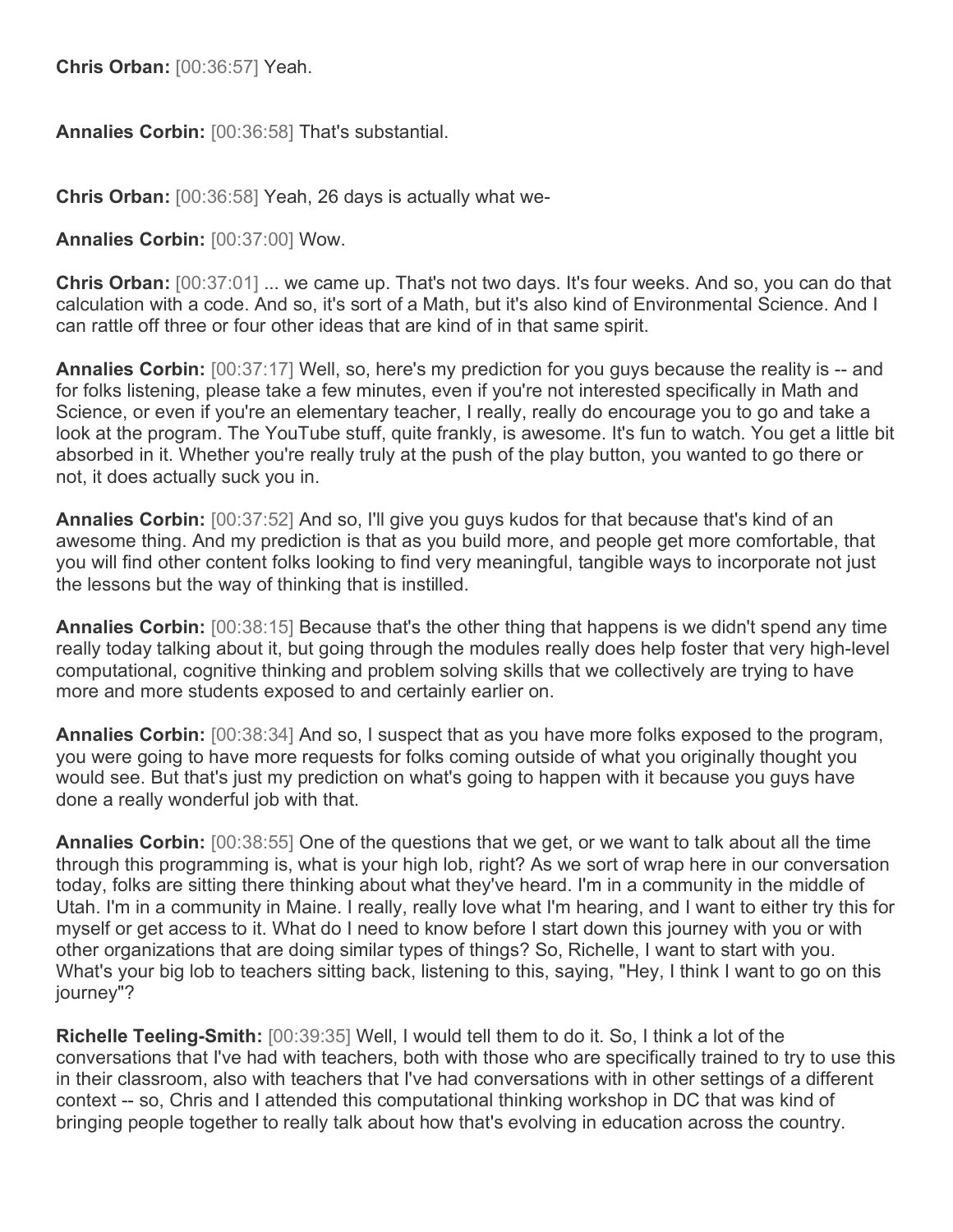**Richelle Teeling-Smith:** [00:40:07] But what teachers are telling me is that there's this big intimidation barrier. And it comes back from the same thing. You talked about how -- so, Chris talked about how he had some coding experience when he was in school. And then, you had some as well saying that you were slightly younger than Chris, And I fell into that hole where there was none. I never had a single Computer Programming course offered to me at all at any point in time, K through 12. And a lot of other teachers are in that same spot.

**Richelle Teeling-Smith:** [00:40:38] And so, when you're asking teachers to look at this new thing that they need to bring into their classroom, it can be really overwhelming. It's almost like saying, "I need you to teach your same lesson, but I really need you to teach it in Chinese." And they're saying, "I'm not fluent in Chinese. I can't do that. That's too much."

**Richelle Teeling-Smith:** [00:40:57] But I think I would encourage teachers that even if they kind of have that hesitancy, they, kind of, are feeling intimidated and overwhelmed to know that it's so much easier than it looks. And it really is. And I can say that pretty confidently because I kind of hopped in at this level much later, I wasn't trained to do this, and it's really a very natural thing to pick up. It really is.

**Richelle Teeling-Smith:** [00:41:21] So, the modules are designed -- I'm using ours as an example, but this is more broadly across the board. The modules are really easy to use, they're designed for beginners, and you would you be surprised to find that the type of thinking that you need to kind of complete these activities is actually very natural for us. My students find this, and Chris has reported back that his students find this, and teachers tell us their students said like, "Oh, wow, that was actually -- not only was it fun, but it was really easy." It turned out that you don't have to be afraid and say, "Well, I'm not a programmer." It's actually really -- it's really fun and easy for everybody to do.

**Richelle Teeling-Smith:** [00:42:00] And also to know that there are a lot of opportunities to get training. And then, we're always here for continued support for all of our teachers if you have questions or concerns. And then, I think, the YouTube videos are a phenomenal resource. That, actually, is one of my absolute favorite aspects of this project are all the videos that Chris, and his students, and some of my students have gone through and recorded these videos because you're never alone. You're never by yourself. You always have some resource right there that can say, "Okay, I'm stuck on this. How do I get around whatever big I'm -- something I'm missing in my code. I have something out of place. It's not working." And there's always a resource area to kind of help you get past that. And then, you're not going to run into that same bug the second time.

**Richelle Teeling-Smith:** [00:42:46] So, definitely, I would encourage teachers to jump in, and just kind of go for it, and don't be nervous that you don't have the experience doing it because you're going to find that it's very natural, and it's a fun thing to do in your classroom.

**Annalies Corbin:** [00:43:02] Thank you. That's very helpful because folks are always just kind of, "Should I? Should I? Should I?" So, Chris, should I?

**Chris Orban:** [00:43:10] Yeah. So, one of the things that -- if you don't mind me answering the question for an administrator because Richelle did a great job for the teachers.

**Annalies Corbin:** [00:43:18] Absolutely.

**Chris Orban:** [00:43:19] And one of the realities that we have to deal with and one of the realities that code.org is doing a great job with, actually, is the fact that only something like 35%-37% of Ohio high schools have a Computer Science course. And in fact, we're just talking with Metro. Metro, their Computer Science teacher is trying to figure out what to do next year. And so, as an administrator, as